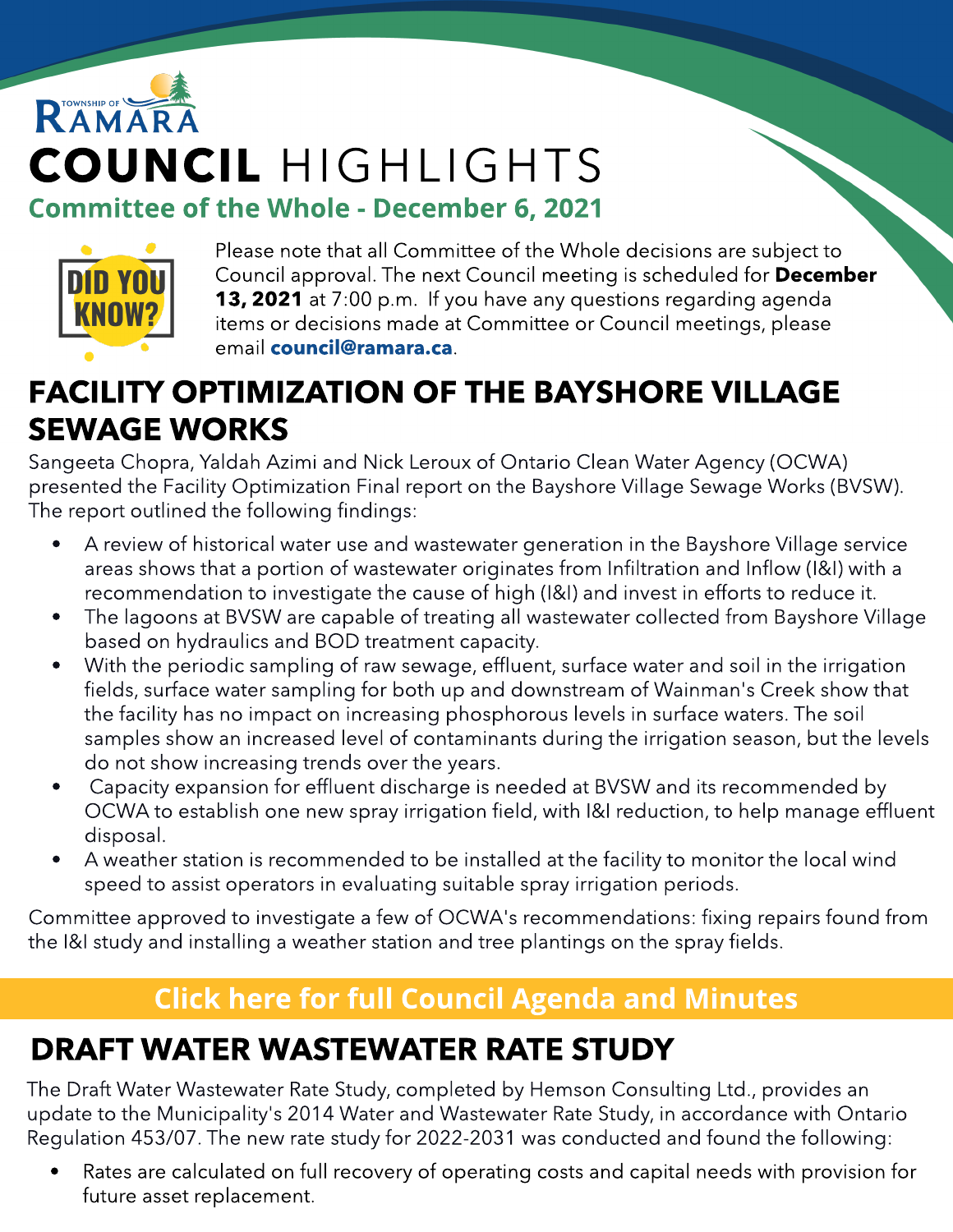- With substantial capital work required over the next ten years on all the systems, a **two percent increase** in utility rates is needed to cover capital and operating costs.
- In the short term, the Township will utilize water reserves for capital renewal and replacement.
- In the long term, wastewater reserves will increase yearly to cover capital costs outside the five-year period.
- Consumption is anticipated to remain constant over the following years, even with the projected growth.
- A review of the Water and Wastewater study is encouraged to be reviewed again in the next three to five years to ensure that sufficient revenues are generated to fund the projected expenses.

A bylaw will be presented to Council in early 2022 to adopt the recommendations set out in the Draft Water and Wastewater Rate Study report.

#### 2022 RESIDENT PARKING PERMIT AND PAID PARKING PROGRAM

In 2021, the Township of Ramara introduced its Waterfront and Parking Strategy that focused on improvements to our waterfront access, beach and park locations to ensure that our public spaces are safe and enjoyable to use. This year, Committee passed to implement the same program for 2022 with the suggested amendments. The 2022 parking program will include the following:

- PAID PARKING WITH HONK parking lots (Lagoon City Beach and Park, Bluebird Park and Lovely Day Park). - Similar to 2021, the Resident Parking program continues on all municipal roads and
	- Paid parking will continue at the three above municipal parking lot locations at a rate of \$5/hour.
	- Property owners are permitted to obtain (2) parking passes at no cost per property and may apply and obtain a third permit at the cost of \$25.00.

## CONCESSION ROAD 9 PETITION FOR MUNICIPAL DRAIN

Committee passed for R.J. Burnside & Associates Ltd., in accordance with **Section 10(5) of the Drainage Act**, to proceed directly to the preparation of the Final Report to create a municipal drain from the award drain for maintenance and drainage. The proceeding to a Final Report will allow the Engineers and the Township to engage with wildlife specialists and contractors to carry out the required studies to control water levels with nuisance animal relocation better. The costs associated will be billed as per the Drains Assessment schedule upon completion of the drainage works.

### MUNICIPAL ACCOMMODATION TAX

Committee passed to separate the report into two separate issues: Hotels and Resorts and Short Term Rental Accommodations. Implementing a Municipal Accommodation Tax (MAT) allows municipalities across Ontario to apply a mandatory rate on accommodations. The funds collected can then be reinvested in Tourism promotion and products. Committee approved to receive the report as information and bring back more information implementing a MAT on Short-Term Rental Accommodations.